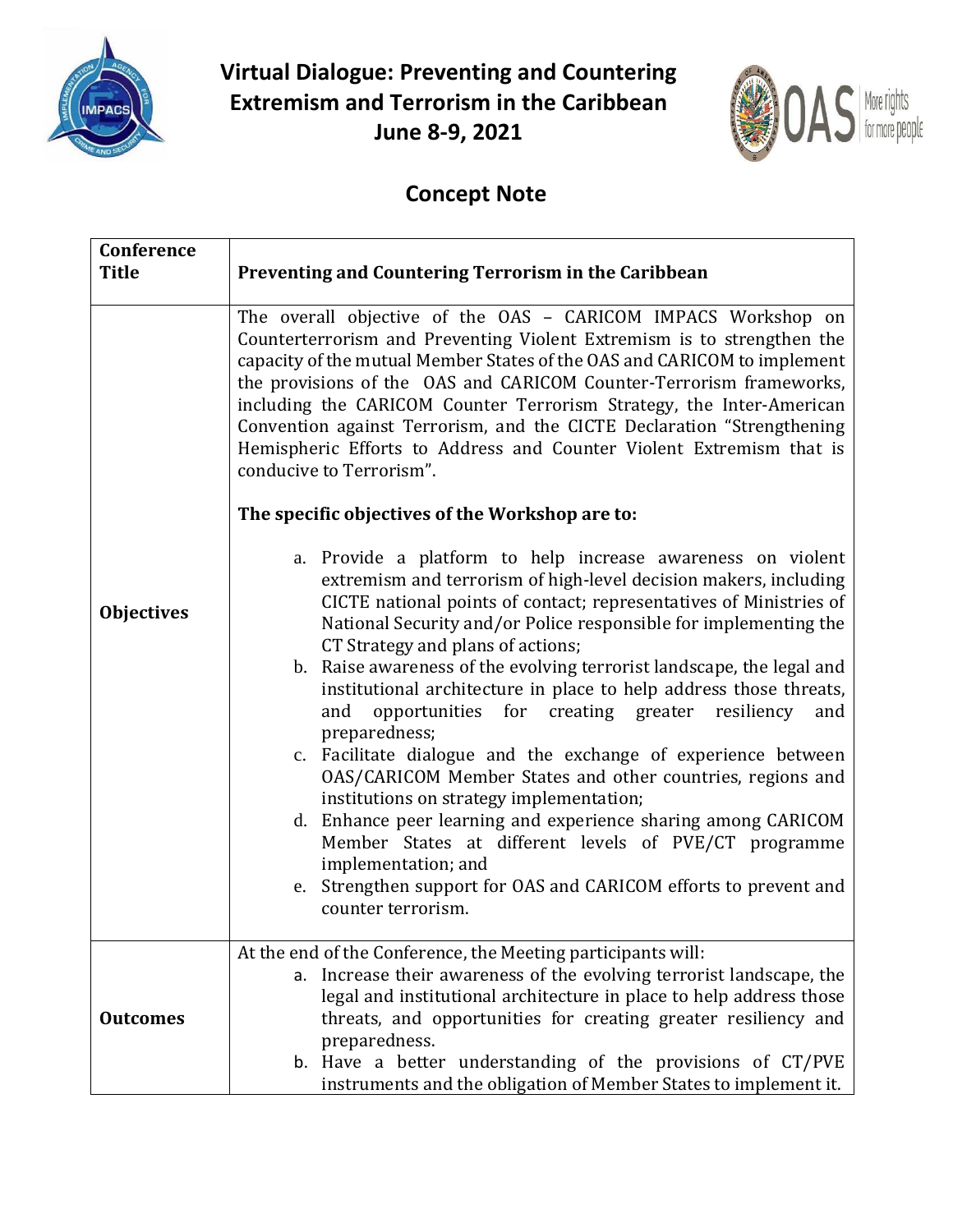

**Virtual Dialogue: Preventing and Countering Extremism and Terrorism in the Caribbean June 8-9, 2021**



## **Concept Note**

|                | c. Strengthen their understanding of trends and patterns of                                       |
|----------------|---------------------------------------------------------------------------------------------------|
|                | measures in CT/PVE.                                                                               |
|                | d. Be exposed to regional, hemispheric and international                                          |
|                | instruments and support measures to aid the implementation of                                     |
|                | CT/PVE Policies and Plans at the National, regional and                                           |
|                | hemispheric levels.                                                                               |
|                | e. Draft recommendations for strengthening CT/PVE actions at the<br>national and regional levels. |
|                |                                                                                                   |
|                | The CARICOM Counter Terrorism Strategy adopted at the 29th Inter-Sessional                        |
|                | Meeting of the Conference of Heads of Government of the Community in                              |
|                | February 2018, identifies terrorism as a direct threat to the Region's socio-                     |
|                | political and economic aspirations. It also documents the fact that more than                     |
|                | 200 individuals from the CARICOM Member States had travelled to conflict                          |
|                | zones in Syria and Iraq to fight for terrorist groups, as at the beginning of                     |
|                | 2018. The regional strategy has the following five key pillars:                                   |
|                |                                                                                                   |
|                | Preventing Violent Extremism;                                                                     |
|                | Denying Terrorists the Means and Opportunity to Carry Out their<br>Activities;                    |
|                | Disrupting Extremist and Terrorist Activities and Movements in<br>$\bullet$                       |
|                | CARICOM;                                                                                          |
|                | Improving Preparedness and Defences against Terrorist Attacks;<br>$\bullet$                       |
| <b>Current</b> | and Responding Effectively to Terrorist Attacks and Promoting a                                   |
| context        | Culture of Resilience and Peace.                                                                  |
|                |                                                                                                   |
|                | The CARICOM CT Strategy promotes the need for international cooperation                           |
|                | as a key action point for the exchange of information to support prevention                       |
|                | and countering terrorism.                                                                         |
|                | The Organization of American States, through the Inter-American Committee                         |
|                | against Terrorism (CICTE), is the custodian of the Inter-American Convention                      |
|                | against Terrorism, a legally binding instrument adopted by OAS Member                             |
|                | States in 2002 to foster dialogue and strengthen cooperation among national                       |
|                | authorities to prevent and counter terrorism. In subsequent years, OAS                            |
|                | Member States have approved a number of resolutions and declarations to                           |
|                | further bolster national and regional efforts to address the evolving terrorist                   |
|                | threat landscape, including violent extremism.                                                    |
|                |                                                                                                   |